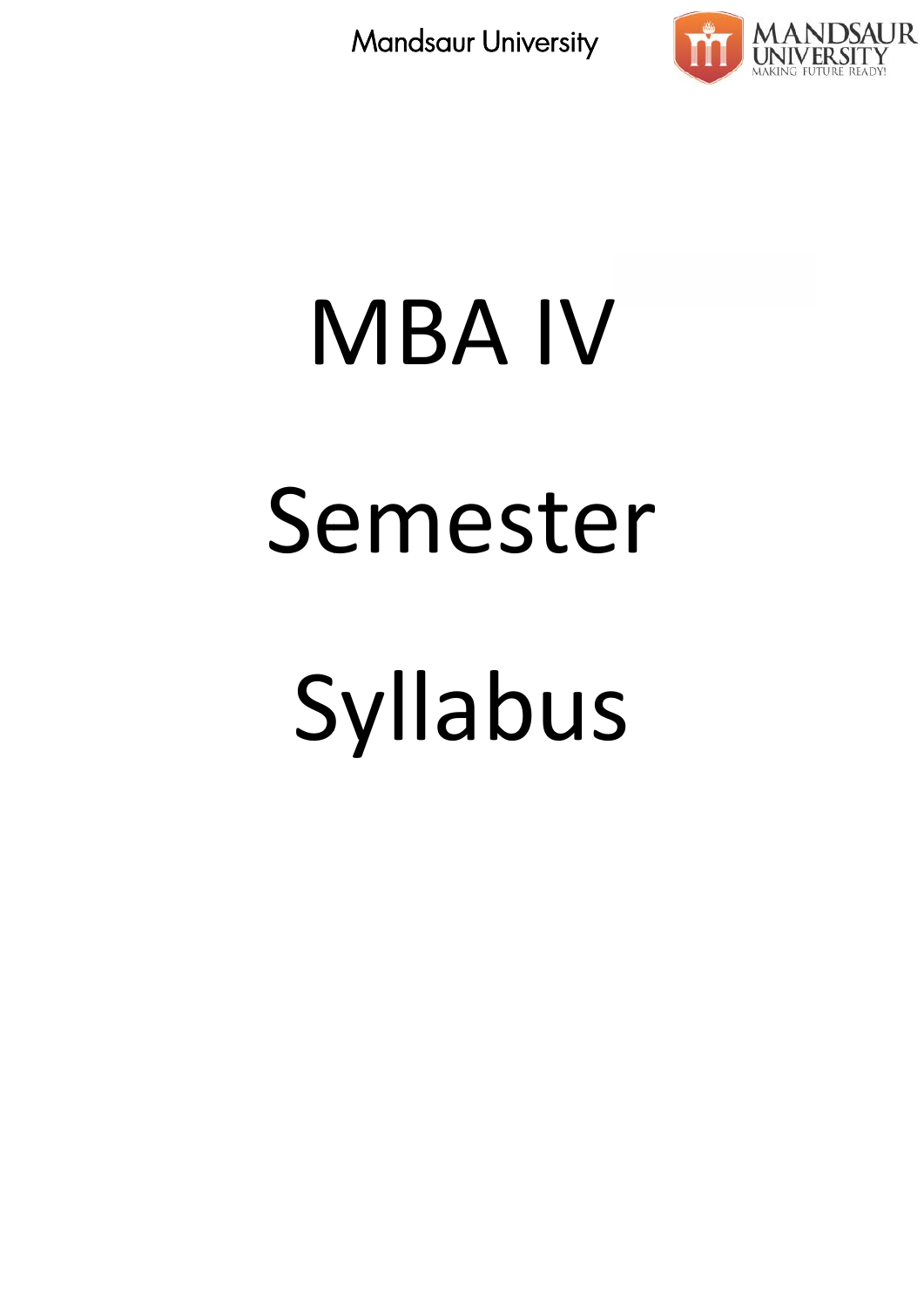# **Mandsaur University** Product



| Subject Name                              |  | Credit |
|-------------------------------------------|--|--------|
| MGT251 - Investment Analysis & Management |  |        |

**Objectives:**

Manage investment portfolios.

Value assets such as stocks and bonds.

Optimally diversify portfolios.

Value assets such as stocks and bonds.<br>Optimally diversify portfolios.<br>Allocate investments into stock and bond portfolios in accordance with a person's risk preferences.

Figure out when a trading account at a brokerage firm will receive a margin call. Measure the riskiness of a stock or a portfolio position. Figure out when a trading account at a brokerage firm will receive a margin call.<br>Measure the riskiness of a stock or a portfolio position.<br>Adjust the value of an asset to take into account the riskiness of the asset.

Understand and critically evaluate investment advice from brokers and the financial press.

## **Unit 1:**

*Overview of Capital Market:* Market of securities, Stock Exchange and New Issue Markets - their nature, structure, functioning and limitations; Trading of securities: equity and debentures/ bonds. Regulatory Mechanism: SEBI and its guidelines; Investor Protection, Saving, investment, speculation. Type of investors, Aim & Approaches of security analysis. of Capital Market: Market of securities, Stock Exchange and New Issue<br>their nature, structure, functioning and limitations; Trading of securities<br>debentures/ bonds. Regulatory Mechanism: SEBI and its guidelines; Investo<br>Sa characteristics in the matrix of the matrix of the matrix of the matrix of the matrix of the matrix and the matrix of the matrix of the matrix of the matrix of the matrix of the matrix of the matrix of the matrix of the ma

## **Unit 2:**

*Risk & Return***:** Concept of Risk, Component & Measurement of risk, covariance, correlation coefficient, measurement of systematic risk. *Fundamental Analysis*: Economic, Industry, Company Analysis, Technical Analysis: DOW Theory, Support and Resistance level, Type of charts & its interpretations, Trend line, Gap Wave Theory, Relative strength analysis , Technical Versus Fundamental analysis. y, Company Analysis, Technical Analysis: DOW Theory,<br>Type of charts & its interpretations, Trend line, Gap V<br>Inalysis , Technical Versus Fundamental analysis.

## **Unit 3:**

*Nature of Stock Markets:* EMH (Efficient Market Hypothesis) and its implications for Nature of Stock Markets: EMH (Efficient Market Hypothesis) and its implications for<br>investment decision. Valuation of Equity: Nature of equity instruments, Equity Valuation Models. Approaches to Equity Valuation: Valuation of Debentures/Bonds : nature of Models. Approaches to Equity Valuation: Valuation of Debentures/Bonds : nature of<br>bonds, valuation, Bond theorem, Term structure of interest rates, Duration. Valuation of Derivatives (Options and futures): concept, trading, valuation.

## **Unit 4:**

*Portfolio Analysis and Selection***:** Portfolio concept, Portfolio risk and return, Beta as a measure of risk, calculation of beta, Selection of Portfolio: Markowitz's Theory, Single Index Model, Capital market theorem, CAPM (Capital Asset Pricing Model) and Arbitrage Pricing Theory. ilio Analysis and Selection: Portfolio concept, Portfolio risk and return, Beta as<br>re of risk, calculation of beta, Selection of Portfolio: Markowitz's Theory, Singl<br>Model, Capital market theorem, CAPM (Capital Asset Prici

## **Unit 5:**

*Portfolio Management and Performance Evaluation*: Performance evaluation of existing portfolio, Sharpe, Treynor and Jensen measures; Finding alternatives and revision of portfolio; Portfolio Management and Mutual Fund Industry Management and Performance Evaluation: Performance evaluatio<br>prtfolio, Sharpe, Treynor and Jensen measures; Finding alternatives<br>portfolio; Portfolio Management and Mutual Fund Industry

## **Outcomes:**

Students will understand the characteristics of different financial assets such as money market instruments, bonds, and stocks, and how to buy and sell these assets in financial markets.

Students will understand the benefit of diversification of holding a portfolio of assets, and the importance played by the market portfolio.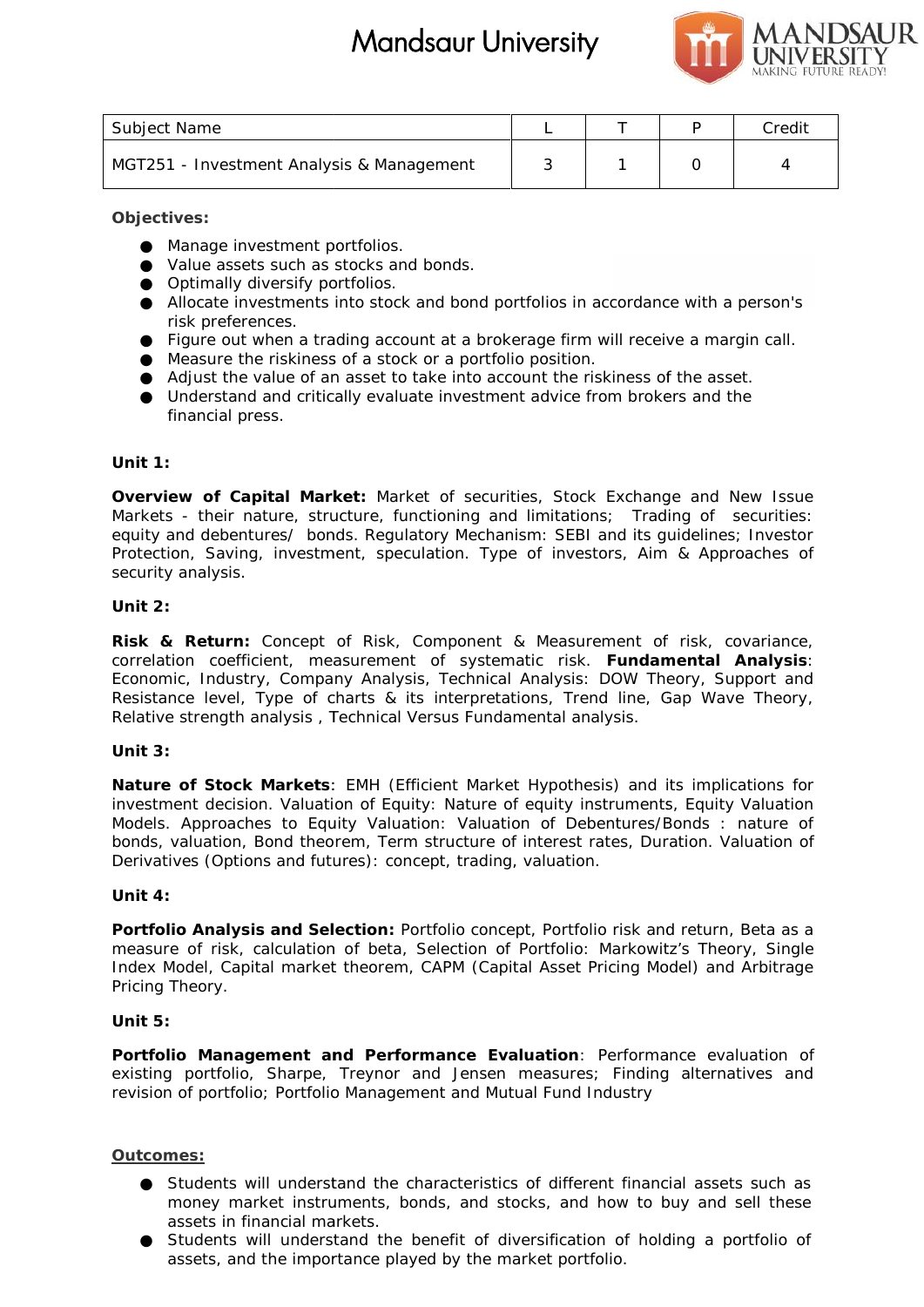## **Mandsaur University** Product



Students will know how to apply different valuation models to Students will know how to apply different valuation models to<br>evaluate fixed income securities, stocks, and how to use different derivative securities to manage their investment risks.

**Text books: books:**

- 1. Security Analysis and Portfolio Management by Donald E. Fischer Ronald J. Jordan, Publisher: Prentice-Hall of India. urities to<br>s:<br>s:<br>urity Ana<br>dan, Publi<br>a.<br>dern Port<br>lishers: J<br>> books:<br>vestment,<br>ν York.<br>an Finan<br>an Finan
- 2. Security Analysis And Portfolio Management by S Kevin Publisher: Prentice hall of India.
- 3. "Modern Portfolio Theory and Investment Analysis" by E.J. Elton and M.J. Gmber, Publishers: John Wiley & Sons, New York.

- 1. "Investment, Analysis and Management" by J.C.Francis, Publishers: McGraw Hill, New York.
- 2. Indian Financial System by H.R. Machiraju, Vikas Publishing House Pvt. Ltd.
- 3. Indian Financial System by Varshney & Mittal, Sultan Chand & Sons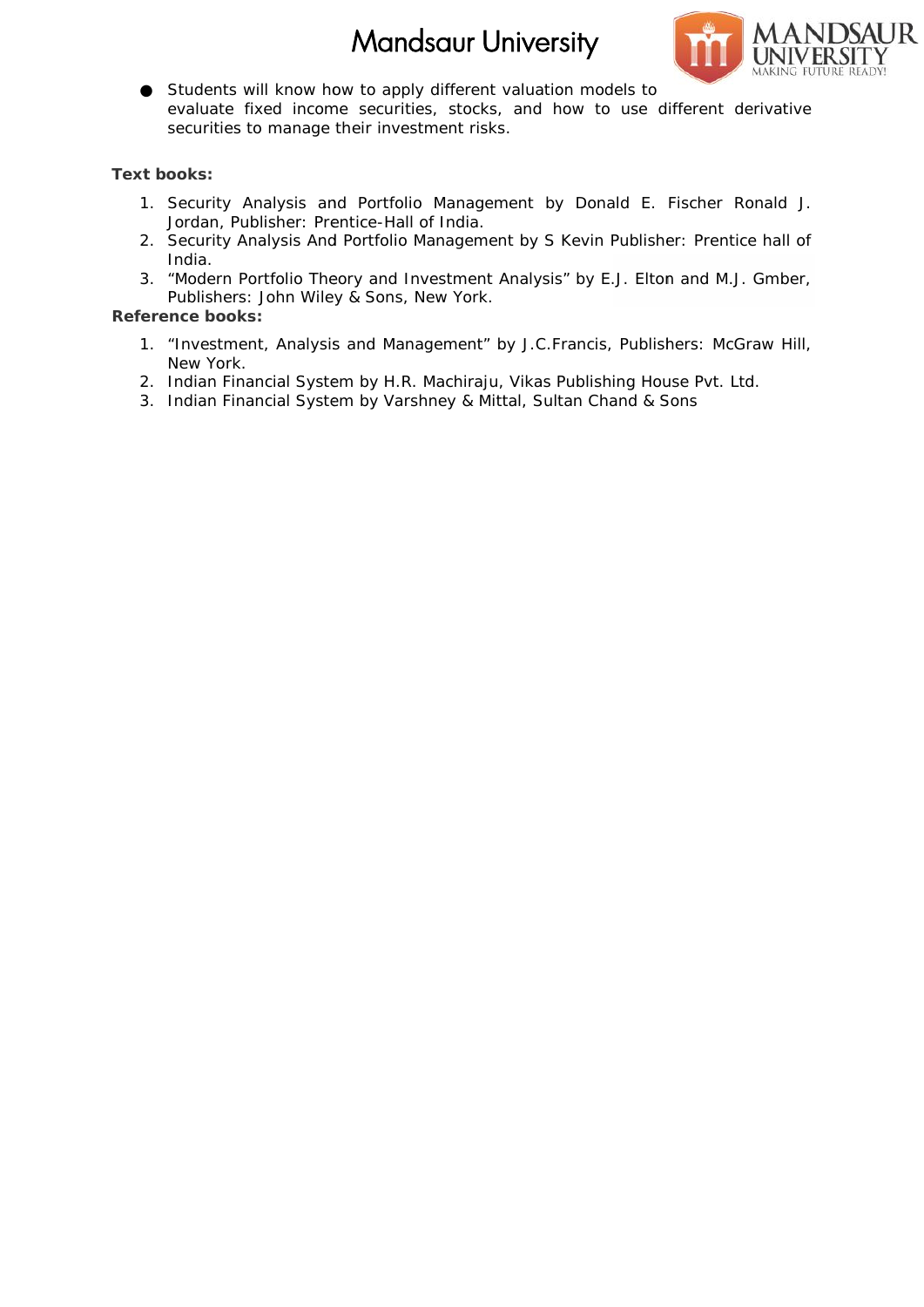

| Subject Name                                 |  | Credit |
|----------------------------------------------|--|--------|
| MGT252 - Corporate Tax Planning & Management |  |        |

**Objectives:**

The course is designed to make the students aware of the corporate tax laws of India.

The objective of course is to make students aware about tax planning.

To demonstrate knowledge of the concept, principles, and rules of taxation of an Individual. To demonstrate knowledge of the concept, principles, and rules of taxation of an<br>Individual.<br>The course aims to provide knowledge to the students about provisions of

corporate taxation in practical terms and use of the tax planning methods to minimize tax liability.

minimize tax liability.<br>The course is designed so that the students are aware of GST and how it get taxed.

**Unit 1:**

*Nature and Scope of Tax Planning***:** Nature, Objectives of Tax Management, Tax Nature and Scope of Tax Planning: Nature, Objectives of Tax Management, Tax<br>Planning, Tax Avoidance & Tax Evasion, Assessment Year, Previous Year, Assessee – types, Residential status, Non-resident Indians.

**Unit 2:**

*Tax on Individual Income* : Computation of tax under the heads of Salaries, Income from House Property, Profits & Gains of Business, Capital Gains & Income from Other Sources. Tax deductible at source. Individual Income : Computation of tax under the heads of Salaries, Income<br>use Property, Profits & Gains of Business, Capital Gains & Income from Other<br>Tax deductible at source.

**Unit3**:

**Deductions and calculation of Tax Liability**- Deductions from 80C to 80U, Computation of taxable income of an individual.

**Unit 4:**

*Corporate Tax*: Tax concessions and incentives for corporate decisions. Tax planning for depreciation; Treatment of losses & unabsorbed items; Carry forward and set off losses. Tax and business reorganizations: merger and amalgamation, Tax planning regarding Employees Remuneration, Tax appeals, Revision & Review. Deductions and calculation of Tax Liability- Deductions from 80C to 80U,<br>Computation of taxable income of an individual.<br>Unit 4:<br>Corporate Tax: Tax concessions and incentives for corporate decisions. Tax planning for<br>Grepo **books:**Credit & Tax IGST. explain

**Unit 5:**

*GST:-* An Introduction, GST Council, GST components-CGST, SGST, IGST. Rates Applicable, Composition Scheme.

## **Outcomes:**

Students who complete this course will be able identify the difference between tax evasion and tax planning.

By the end of the course students will able to describe how the provisions in the corporate tax laws can be used for tax planning.

Students of the course will able to explain different types of incomes, their taxability, expenses and their deductibility.

Students who complete this course will be able to outline the corporate tax laws.

Students of the course will able to state the use of deductions of expenses to reduce the taxable income.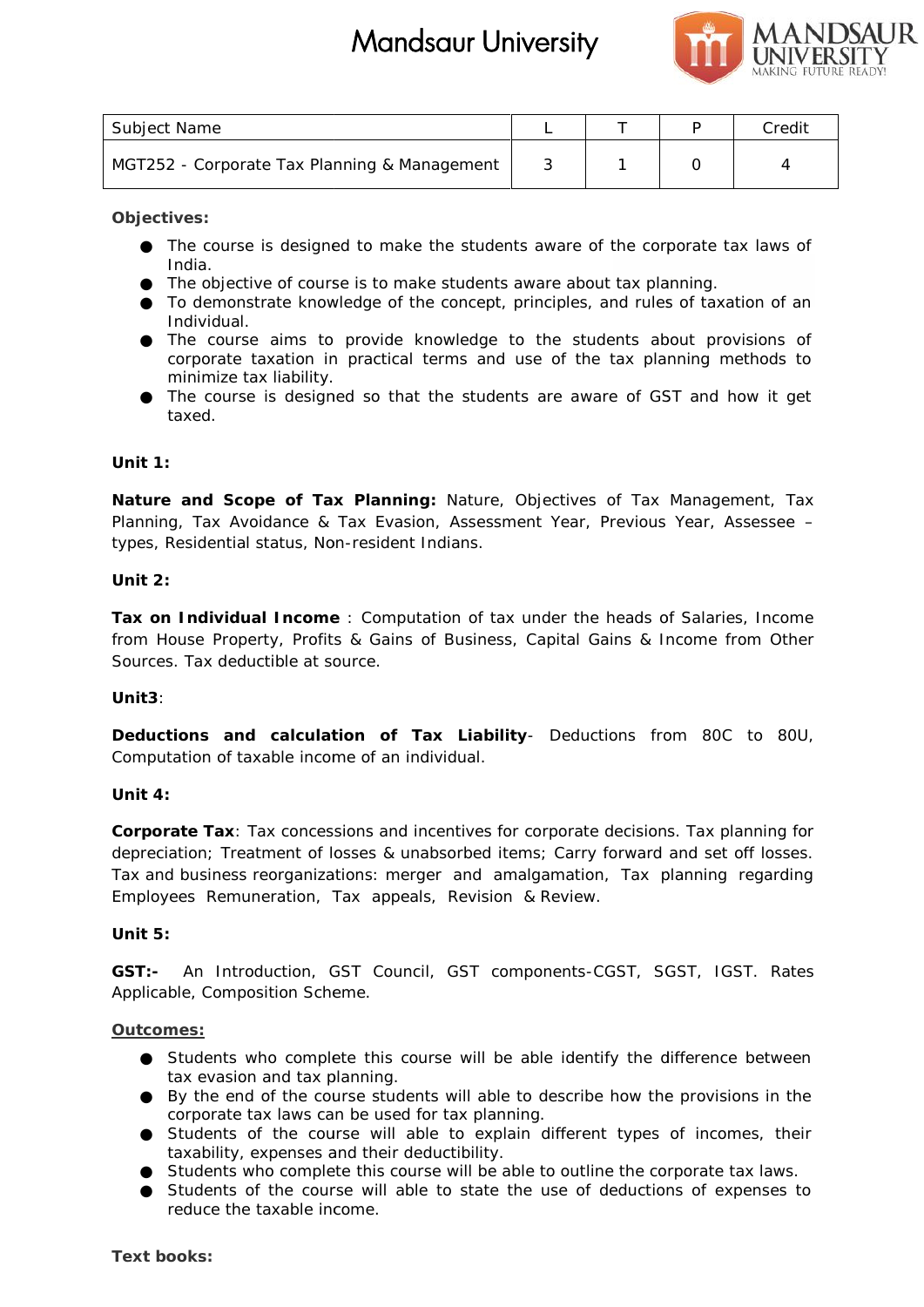

1. Corporate Tax Planning & Management by H. C. Mehrotra & S. P. Goyal S. P. Goyal

2. Corporate Tax Planning and Business Tax Procedures by V. K. Singhania **Reference books:** porate Tax Planning &<br>P. Goyal<br>porate Tax Planning and<br>Phooks:<br>dents Guide to Income<br>ect Taxes Law & Practic<br>Ticirculars

- 1. Students Guide to Income Tax by. V. K. Singhania,
- 2. Direct Taxes Law & Practice by V. K. Singhania.
- 3. GST circulars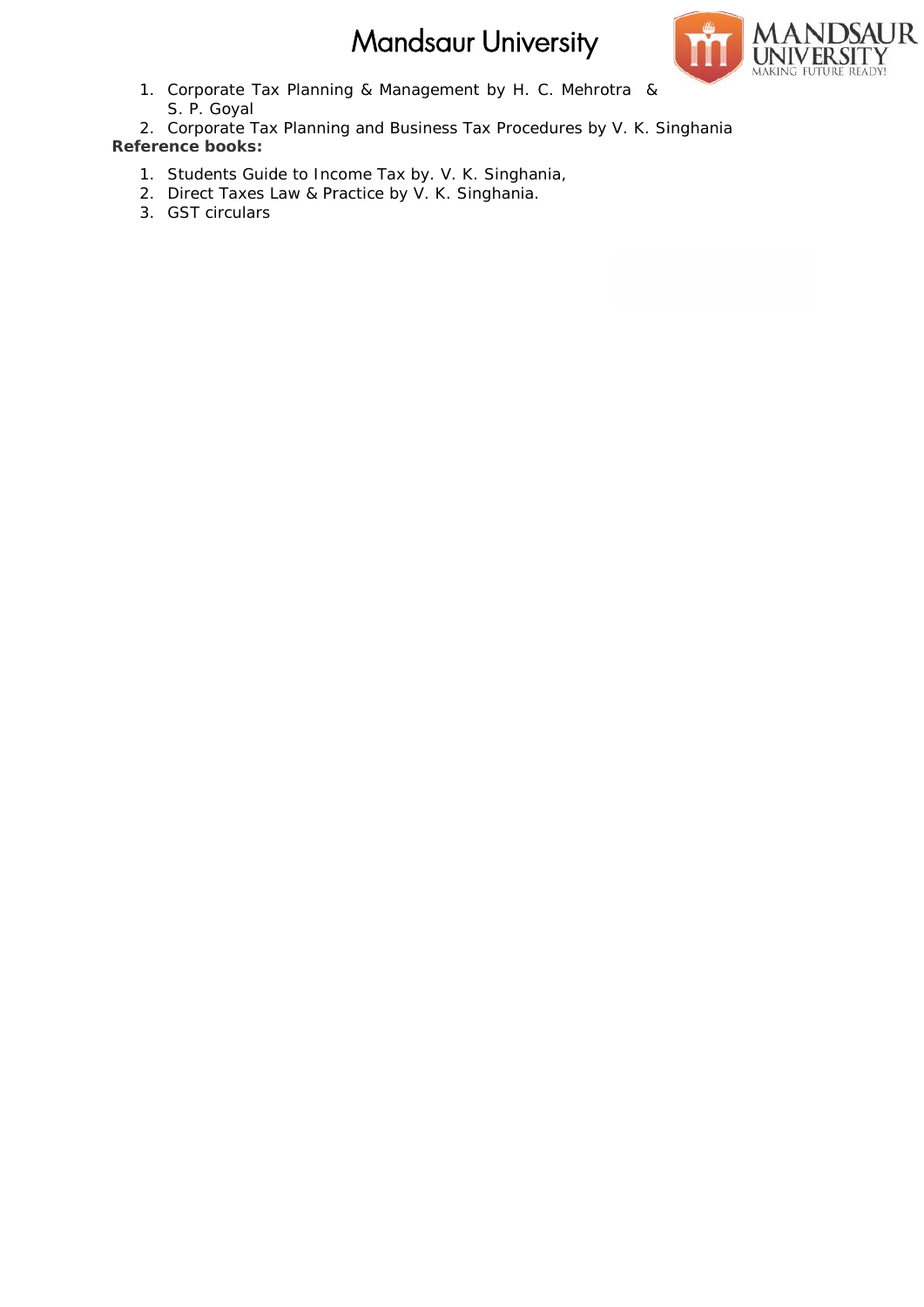

| Subject Name               |  | Credit |
|----------------------------|--|--------|
| MGT253 - International HRM |  |        |

**Objectives:**

The objective of this course is to explain the concept and activities of Human Resource Management in the international context.

It is designed to introduce students to the nature of managing human resources in multinational firms. It explores the complexities of IHRM and distinguishes international from domestic HR practices. The objective of this course is to explain the concept and activities of Human Resource Management in the international context.<br>It is designed to introduce students to the nature of managing human resources<br>in multination

The principle focus of this course is developing a comprehensive and integrated treatment of international HRM

**Unit 1:**

*Introduction and Overview:* The scope of IHRM, Variables that Moderate Differences between domestic and International HRM. International Human Resource Management Approaches – The Path to Global Status – Mode of Operation

## **Unit 2:**

*International Staffing & Performance Management:* Executive Nationality Issues- *Management:* Staffing Policies – Issues in Staff Selection, Multinational Performance Management – Factors associated with Individual Performance and Appraisal – Criteria Used for Performance Appraisal of International Employees Name<br>
International HRM<br>
International HRM<br>
International HRM<br>
International HRM<br>
International HRM<br>
Revenue of this counter is to explain the concept and activities of Human<br>
International removements in the including un

## **Unit 3:**

*Training and Development & Compensation:* Expatriate Training – Developing International Staff and Multinational Teams, Approaches to International Compensation Labor Relations Key issues in International

**Unit 4:**

*Labor Relations*: Labor Unions and International Labor relations – The response of Labor Unions to Multinationals – Regional Integration – The European Union (EU) – Regional Integration – The North American Free Trade Agreement (NAFTA) Policies – Issues in Staff Selection, Multinational Performance Manage<br>associated with Individual Performance and Appraisal – Criteria U<br>nce Appraisal of International Employees<br>4<br>1 and Development & Compensation: Expatria

## **Unit 5:**

*Issues, Challenges, and Theoretical Developments in IHRM:* Managing people in Issues, Challenges, and Theoretical Developments in IHRM: Managing people in<br>an International Context – India – Human Resources Issues in Multinational corporate Social responsibility –concluding remarks, HR Practices in UK, USA and Japan

## **Outcomes:**

The students will have an in-depth understanding of the basic problems inherent in IHRM to either prepare themselves for further work in the IHRM field or to give themselves a sound basis to understand the international corporate dimensions of their own careers...or both. responsibility –concluding remarks, HR Practices in UK, USA and Japan<br>
<u>mes:</u><br>
The students will have an in-depth understanding of the basic problems inhe<br>
in IHRM to either prepare themselves for further work in the IHRM

How to effectively manage and plan key human resource functions within organizations.

Examine current issues, trends, practices, policies and processes in IHRM.

**Text books: books:**

1. Pinnington, Ashly H. (2011): Strategic Management and IHRM. In: Anne-Wil Harzing.

**Reference books:**

1. Pinnington, Ashly H.: International Human Resource Management. 3rded. London: Sage publications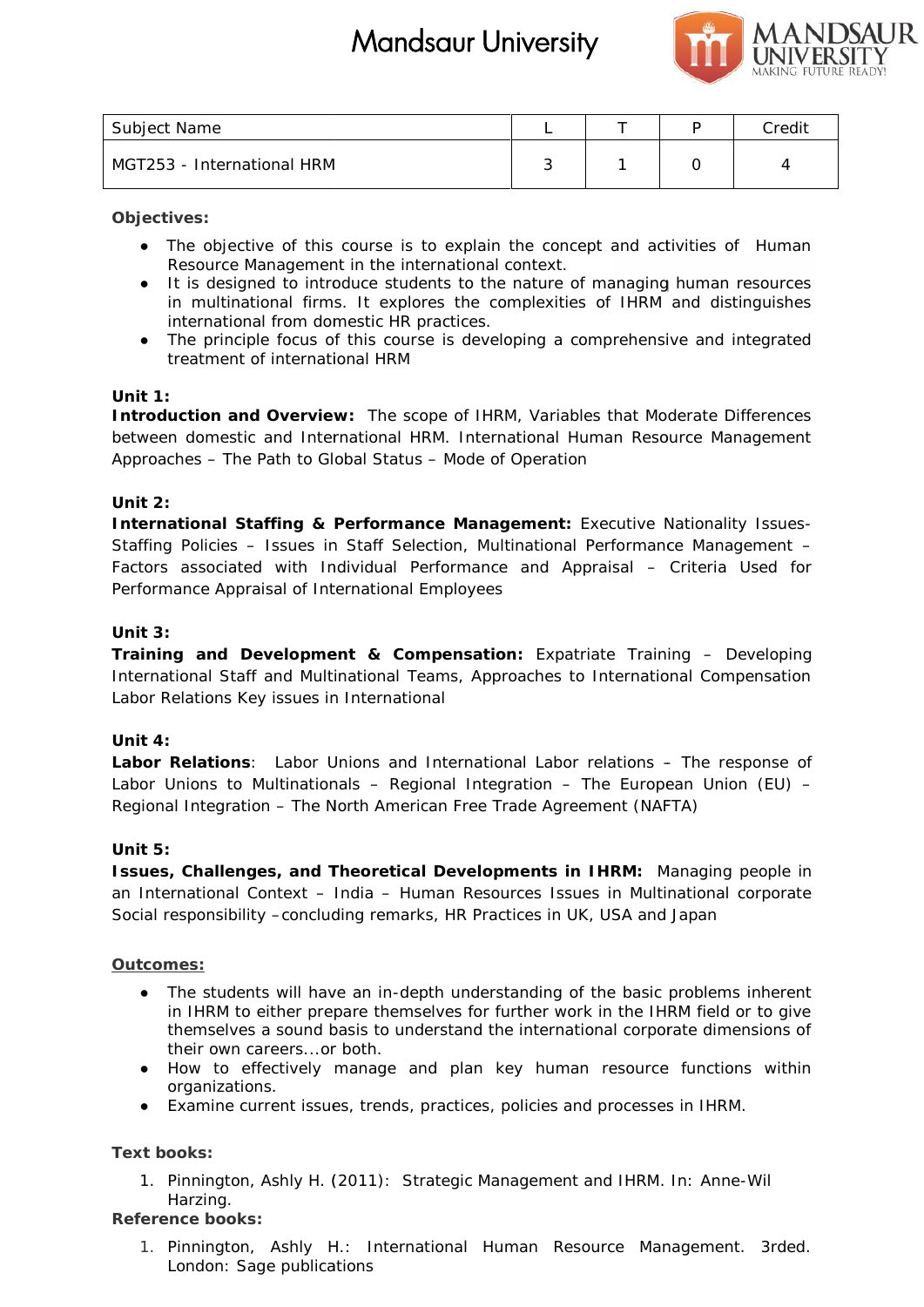

| Subject Name                               |  | Credit |
|--------------------------------------------|--|--------|
| MGT254 - Human Resource Information System |  |        |

**Objectives:**

The objective of this course is to explain the concept, functions and processes of Human Resource Information System in the corporate sector.

The purpose of this course is to provide an overview of the field of Human Resource Information Systems (HRIS) or alternatively Human Resource Management Systems (HRMS). The objective of this course is to explain the concept, functions and processes<br>Human Resource Information System in the corporate sector.<br>The purpose of this course is to provide an overview of the field of Huma<br>Resource

The course is designed to introduce students with the technical field of the Human Resource Information activities. It explores the complexities of HRIS and explains design and implementation of the same.

The principle focus of this course is to develop the understanding of the operations and use of the Human Resource Information System in the organization.

**Unit 1:**

*Introduction:* Concept of Human Resource Information System, Information Provided by HRIS, Objectives and Purpose of HRIS, Advantages of HRIS, Essentials of Good HRIS, Limitations of HRIS, Significance of HRIS in Today's Corporate World. field sourse is designed to introduce students with the technical field<br>source Information activities. It explores the complexities of HRIS<br>sign and implementation of the same.<br>e-principle focus of this course is to develo

## **Unit 2:**

*Database Concepts and Applications in HRIS:* Definition and difference between data and information. Relevance of information to Decision making. Source and types of information, Managing Human Resource Technology in Organizations, HR data and process standardization; organizational governance; the unique security requirements of HR data; metrics; and HR process and technology outsourcing. Database Concepts and Applications in HRIS: Definition and difference between<br>data and information. Relevance of information to Decision making. Source and types of<br>information, Managing Human Resource Technology in Organi Name<br>
Name<br>
A - Numan Resource Information System into concept, functions and processes of<br>
News.<br>
News.<br>
News.<br>
News. The operator information System in the concept such in the different Resource of this concept<br>
Have Res

**Unit 3:**

*Pre-Implementation of HRIS:* HRIS Life Cycle/HR responsibility in each phase of HRIS development, Pre implementation stage of HRIS: HRIS Planning, HRIS Expectation, Productivity Through HRIS, HRIS Cost-benefit Value Analysis, Getting Management Support for HRIS

**Unit 4:**

*HRIS Design and Implementation Considerations*: Tools in HRIS Development, Human Resources Information Systems in large and small organizations, Packaged Human Resources Information Systems / Business Process Reengineering, Enterprise Productivity Through HRIS, HRIS Cost-benefit Value Analysis, Getting Management<br>
Support for HRIS<br>
Unit 4:<br>
HRIS Design and Implementation Considerations: Tools in HRIS Development,<br>
Human Resources Information Systems in Technology Implications, etc.

**Unit 5:**

*Basics of HR Analytics:* Concept and Evolution of HR Analytics & data sources. HCM: 21Model. Use of workforce analytics to improve decision making. Analytics and Prediction. Introduction to HR Metrics and predictive analytics. Importance of HR Analytics. Data Analytic techniques using software packages. Future of Human Resource Analytics. *Analytics:* Concept and Evolution of HR Analytics & data sources. HCM:<br> *Analytics* and<br> *Analytics* and *Analytic techniques* using software packages. Future of Human Resource<br> *Analytic techniques* using software packag

## **Outcomes:**

After studying the course the student should be able to:

Thoroughly review and understand the basic concepts and principles of training HRIS and to demonstrate the ability to apply learned knowledge to the real world. Demonstrate a thorough understanding of the strategic value of HRIS and how it contributes to organizational success.

Review and identify the leading HRIS software available in the field.

Demonstrate a thorough understanding of the RFP process for selecting an HRIS system.

Demonstrate an understanding of ROI for HRIS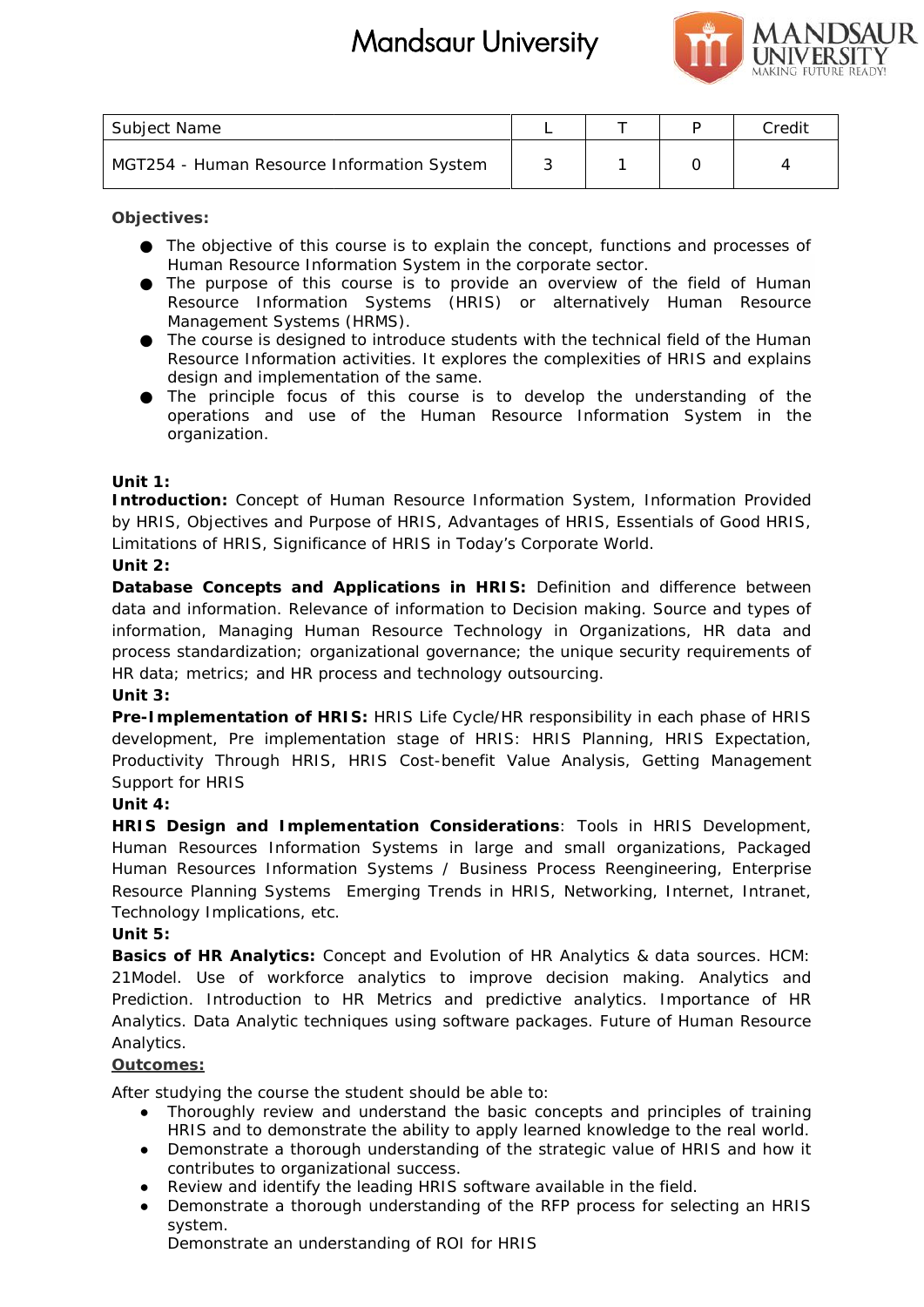**Text books: books:**

**NDSAUR** MAKING FUTURE READY!

1. Human Resource Information Systems: Basics, Applications, and Future Directions by *Michael J Kavanagh, Dr. Mohan Thite*. **Reference books:**

1. E-Human Resources Management *Torres, T. (2004)*.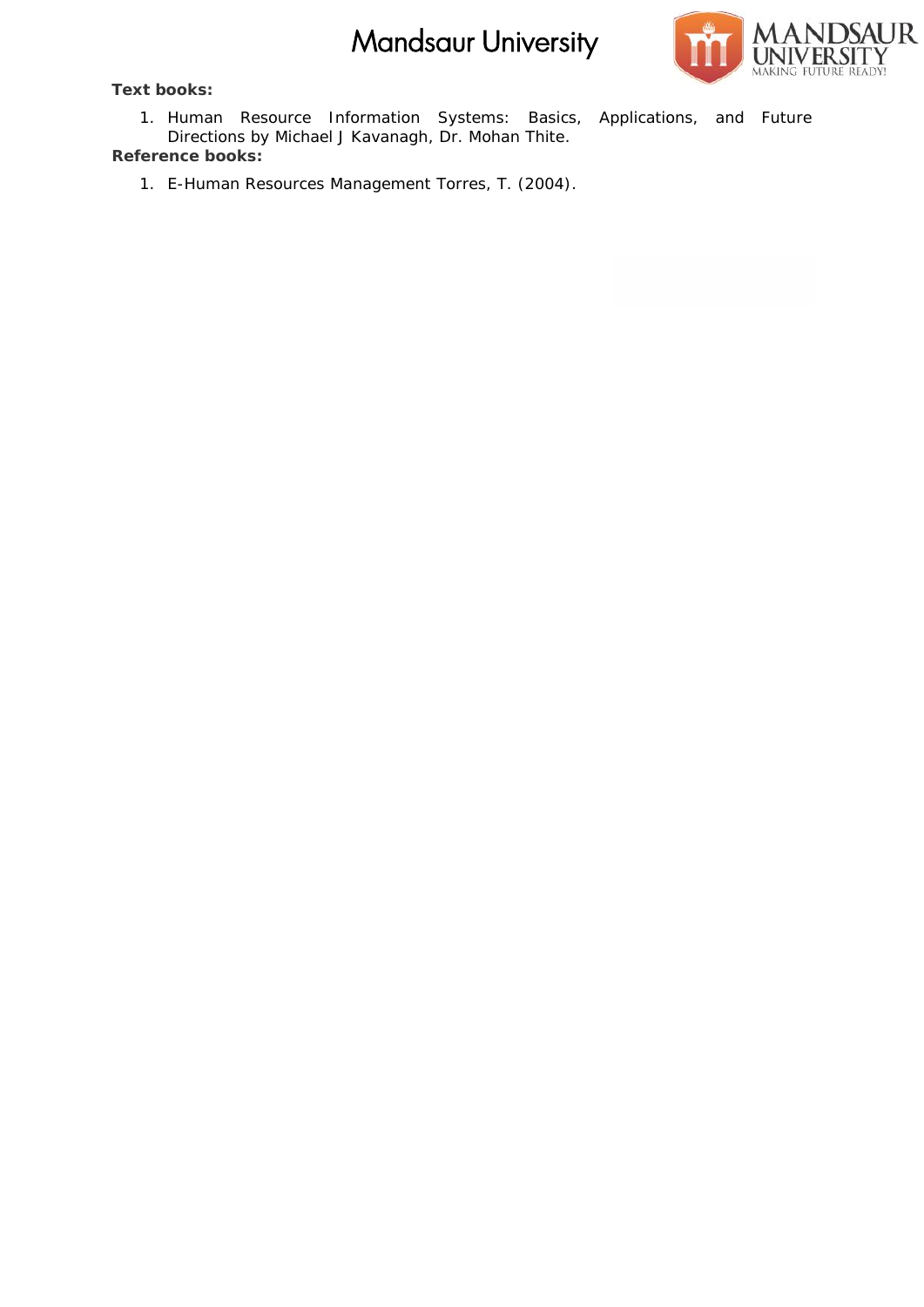

| Subject Name                          |  | Credit |
|---------------------------------------|--|--------|
| MGT255 - Product and Brand Management |  |        |

## **Objectives:**

Give a fundamental understanding of how to build, measure, and manage a brand. Give a fundamental understanding of how to build, measure, and manage a brand.<br>Identify important issues related to planning and implementing brand strategies for a diverse group of marketing offerings (e.g., products, services, industrial goods, nonprofits, etc.).

Learn how to identify brand meaning and to measure brand strength for any particular market offering.

Apply branding principles and marketing communication concepts and frameworks to achieve brand management goals and improve marketing performance. Learn how to identify brand meaning and to measure brand strength for any<br>particular market offering.<br>Apply branding principles and marketing communication concepts and frameworks to<br>achieve brand management goals and impr

**Unit 1:**

*Product***:** Definitions & Features, Product Levels, Classification of Products , Individual Product Decisions, Difference between Consumer Products and Industrial Products , Consumer Adoption Process, Product Differentiation

## **Unit 2:**

*New Product Development***:** Factors Contributing to a new Product Design, New Product Development Process, Product Life Cycle, Factors Affecting Product Mix, Product Mix Strategies, Product Positioning

## **Unit 3:**

*Brand Elements:* Classification of Brands, Brand Identity,, Brand Image, Brand Personality, Brand Architecture, Brand Equity, Brand Loyalty Pyramid, Brand Equity, Factors Influencing Brand Equity, Different Methods of Brand Equity Measurement, Brand - Customer Relationship. roduct Development: Factors Contributing to a new Product Design, New<br>Development Process, Product Life Cycle, Factors Affecting Product Mix, Product<br>tegies, Product Positioning<br>Elements: Classification of Brands, Brand Id Name<br>
Arvine Credit Arrival and Management<br>
Somewhear and Brand Management<br>
Somewheart statistic product measure, and manage a brand<br>
Drival:<br>
Name and the measure related to planning and to measure brand attenting product

## **Unit 4:**

*Brands Strategies***:** Characteristics of Successful Brands, Brand Strategies, Brand **:**Positioning, Brand Extension Strategies, Brand - Product Relationship, Brand Revitalization.

## **Unit 5:**

*Other Branding Issues***:** Concept and characteristics of Service Brands, Concept of a Retail Brand ,Key Issues in Building Service/ Retail Brands, Classification of Retail Formats, Ethics in Branding, Marketing Research in Product and Brand Management Areas Branding Issues: Concept and characteristics of Service Brands, Concept of a<br>Brand ,Key Issues in Building Service/ Retail Brands, Classification of Retail<br>s, Ethics in Branding, Marketing Research in Product and Brand Man

## **Outcomes:**

Students learn how a favorable brand and memorable brand experiences can influence a firm's ability to withstand competitive pressures and thrive in dynamic market conditions.

Students will become acquainted with cutting-edge frameworks, concepts and tools that have been adopted across industries and around the globe to build lucrative brand franchises. influence a firm's ability to withstand competitive pressures and thrive in<br>market conditions.<br>Students will become acquainted with cutting-edge frameworks, concepts at<br>that have been adopted across industries and around t

Additionally, students will consider the role of marketing communication vehicles and platforms in effective brand management.

## **Text books: books:**

1. Gary L Lilien, Arvind Rangaswamy, New Product and Brand Management Prentice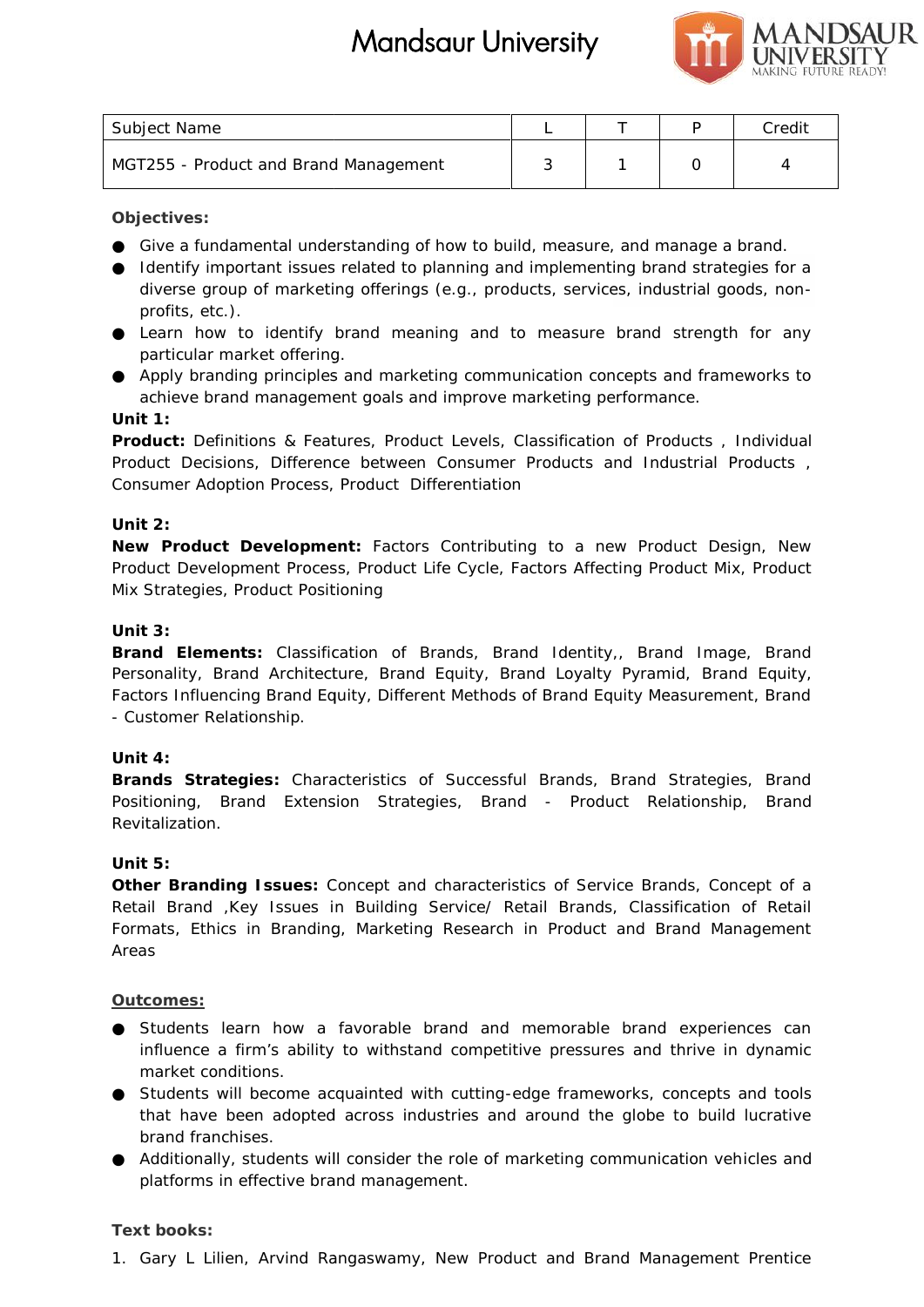

Halls.

2. U. C. Mathur, Product and Brand Management, Excel Books.

- 1. Tapan K. Panda, Product and Brand Management, Oxford University Press India
- 2. U. C. Mathur, Product and Brand Management, Excel Books.<br>Reference books:<br>1. Tapan K. Panda, Product and Brand Management, Oxford University Press India<br>2. Keller, Kevin Lane, Strategic Brand Management : Building, M Brand Equity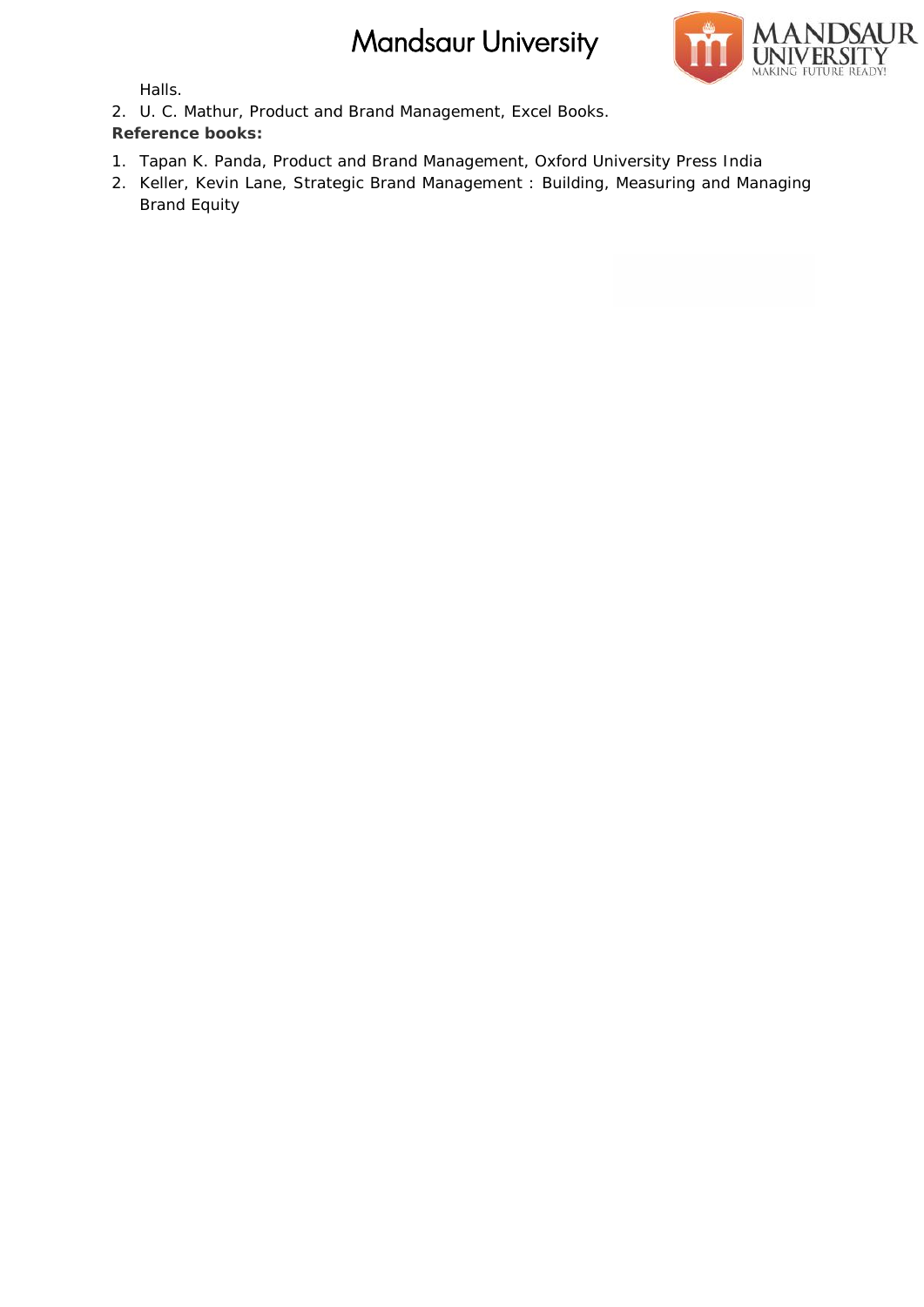

| Subject Name                                                                                                                                                                                                                                     | L | $\top$ | $\mathsf{P}$ | Credit |
|--------------------------------------------------------------------------------------------------------------------------------------------------------------------------------------------------------------------------------------------------|---|--------|--------------|--------|
| MGT256 - Advertising & Media Management                                                                                                                                                                                                          | 3 | 1      | 0            | 4      |
| Objectives:                                                                                                                                                                                                                                      |   |        |              |        |
| The objective of the course is to make student aware about using Advertising and<br>Media as a management tool<br>To help them the understand various aspects of Advertising and Media<br>Unit-1                                                 |   |        |              |        |
| Introduction to Advertising: History of advertising, Advertising purpose and<br>functions; . Advertising as a Marketing Tool, Advertising as a Communication Process.<br>Types of Advertising, Reasons for Advertising, Criticism of Advertising |   |        |              |        |
| Unit-2                                                                                                                                                                                                                                           |   |        |              |        |
| Advertising and Campaign Planning: Marketing strategy and situation analysis;<br>advertising plan; Advertising objectives; DAGMAR Approach; Advertising Campaign<br>Planning Process.                                                            |   |        |              |        |
| Unit-3                                                                                                                                                                                                                                           |   |        |              |        |
| Creative Strategy & Advertising Budget: The art of Copywriting; Advertising Copy<br>Testing; Creativity in Advertising; Motivational Approaches; Types of Appeals used in<br>Advertising; Advertising Budget Process                             |   |        |              |        |
| Unit-4                                                                                                                                                                                                                                           |   |        |              |        |
| Advertising Media Strategy: Role of Media; Types of Media, Advantages and<br>Disadvantages; Media Planning, Selection & Scheduling Strategies, Economic, Social and<br>Ethical aspects of Advertising, Sensitivity in Advertising.               |   |        |              |        |
| Unit-5                                                                                                                                                                                                                                           |   |        |              |        |
| Choosing the Right Agency: Role of Agencies- Types and functions of Ad Agencies,<br>Client Agency Relationship; Selection and Coordination of Advertising Agency.                                                                                |   |        |              |        |
| Outcomes:                                                                                                                                                                                                                                        |   |        |              |        |
| Students should be well aware about tools opted in Advertising & Media<br>Acquiring knowledge about elements of Promotions<br>To develop and implement the optimum Promotion Plan for best output                                                |   |        |              |        |
| Text books:                                                                                                                                                                                                                                      |   |        |              |        |
| 1. Aaker, David A. Advertising Management. Prentice Hall India. Latest Edition<br>2. Chunawalla, S.A. Advertising, Sales and Promotion Management. Himalaya<br>Publishing House, Mumbai. Latest Edition.<br>Reference books:                     |   |        |              |        |
| 1. Mohan, Manendra, Advertising Management. Tata McGraw Hill, New Delhi. Latest                                                                                                                                                                  |   |        |              |        |
| Edition.<br>2. William Wells and Ruth Spence-Stone, Advertising: Principles and Practice.<br>Pearson Education. Latest Edition.                                                                                                                  |   |        |              |        |

#### **Objectives:**

#### **Unit-1**

#### **Unit-2**

#### **Unit -3**

## **Unit -4**

#### **Unit-5**

#### **Outcomes:**

- 1. Aaker, David A. Advertising Management. Prentice Hall India. Latest Edition
- 2. Chunawalla, S.A. Advertising, Sales and Promotion Management. Himalaya Chunawalla, S.A. Advertising, Sales and P<br>Publishing House, Mumbai. Latest Edition.

- 1. Mohan, Manendra, Advertising Management. Tata McGraw Hill, New Delhi. Latest Manendra, Hill, Edition.
- 2. William Wells and Ruth Spence-Stone, Advertising: Principles and Practice. Pearson Education. Latest Edition.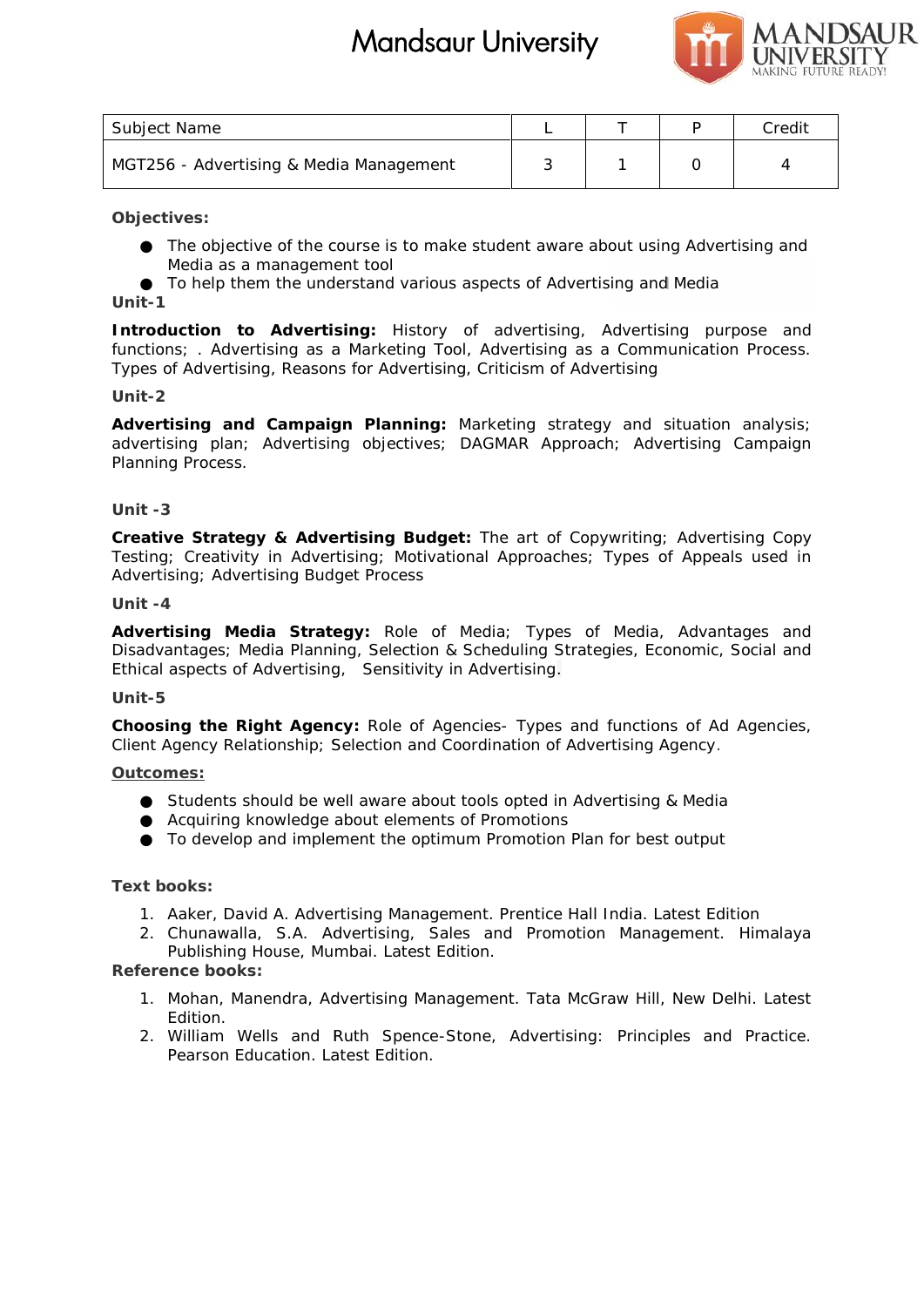

| Subject Name                               |  | Credit |
|--------------------------------------------|--|--------|
| MGT280 - International Business Management |  |        |

**Objectives:**

The key objective is to introduce students to the global economy to obtain a basic introduction regarding this subject matter.

introduction regarding this subject matter.<br>To give basic understanding of global monetary system, international trade practices etc.

To understand strategies used by business in the international market on a competitive basis.

#### **Unit-1**

*Overview of International Business*: Introduction, Definition of International Overview of International Business: Introduction, Definition of International<br>Business, Changing Environment of International Business, Globalization of Markets, Trends in Globalization, Effects and Benefits of Globalization.

#### **Unit-2**

*International Trade and Investment Theories*: Mercantilism; Absolute Cost theory, *Trade* Comparative Cost theory, Opportunity Cost theory, factor endowment theory, Complimentary trade theories –rSamuelson theorem, International Product life Cycles. Investment Theories – Theory of Capital Movements, Market Imperfections theory; Internationalization Theory; Location Specific Advantage Theory; Eclectic Theory; other Comparative Cost theory, Opportunity Cost theory, factor endowment theory,<br>Complimentary trade theories – Tamuelson theorem, International Product life Cycles.<br>Investment Theories – Theory of Capital Movements, Market Impe Export Restraints, Administrative Policy, Anti-dumping Policy. Et Manne<br>
R. Manne<br>
R. L. International Business Management<br>
R. L. International Business Management<br>
Critics:<br>
The key objective is to introduce students to the global economy to othern a basis<br>
international regularity t

#### **Unit -3**

*Foreign Exchange Determination Systems*: Basic Concepts Relating to Foreign Foreign Exchange Determination Systems: Basic Concepts Relating to Foreign<br>Exchange, Various types of Exchange Rate Regimes – Floating Rate Regimes, Managed Fixed Rate Regime, Purchasing Power Parity, Mint Parity, Interest rates, other Factors Affecting Exchange Rates, Brief History of Indian Rupees Exchange Rates.

#### **Unit -4**

*International Institution:* UNCTAD, Its Basic Principles and Major Achievements, IMF, Role of IMF, IBRD, Features of IBRD, WTO, Role and Advantages of WTO. Regional Economic Integration: Introduction, Levels of Economic Integration, Regional Economic Integration in Europe, Regional Economic Integration in U.S.A., ASEAN, SAARC, Integration for Business. e Regime, Purchasing Power Parity, Mint Parity, Interest rates, other Factors<br>Exchange Rates, Brief History of Indian Rupees Exchange Rates.<br>Principles IMF, IMF, IMF, IMF, IBRD, Features of IBRD, WTO, Role and Advantages o Integration in Europe, Regional Economic Integration in U.S.A., ASEAN,<br>Integration-for-Business.<br>Unit-5<br>Strategic Functions of International HRM, Staffing Policy – Ethnocentric, Po<br>and - Geocentric Approach, Expatriate Pre

**Unit-5**

Strategic Functions of International HRM, Staffing Policy – Ethnocentric, Polycentric and Geocentric Approach, Expatriate Preparation and development, Expatriate Repatriation, International Labor Relations.

## **Outcomes:**

It explains how international factors affect domestic concerns. It explains the main institutions that shape the global marketplace. Provides deep understanding of key legal issues related to the businesses operating in other countries.

**Text books: books:**

- 1. Agarwal Raj-International Trade (Excel, 1st Ed.)
- 2. Albaum Duerr-International Marketingand Export management (Pearson, 7thEd.)
- 3. Cherunilam F-International Trade and Export Management (Himalaya, 2007)
- 4. Hill C.W.-International Business (TMH, 5th Ed.)

- 1. Daniels-International Business (Pearson, 1st Ed.)
- 2. Kumar R and Goel, International Business, (UDH Publications, edition 2013)
- 3. Jaiswal-International Business (Himalya Publication)
- 4. Varshney R.L, Bhattacharya B-International Marketing Management (Sultan Chand & Sons, 9th Ed.)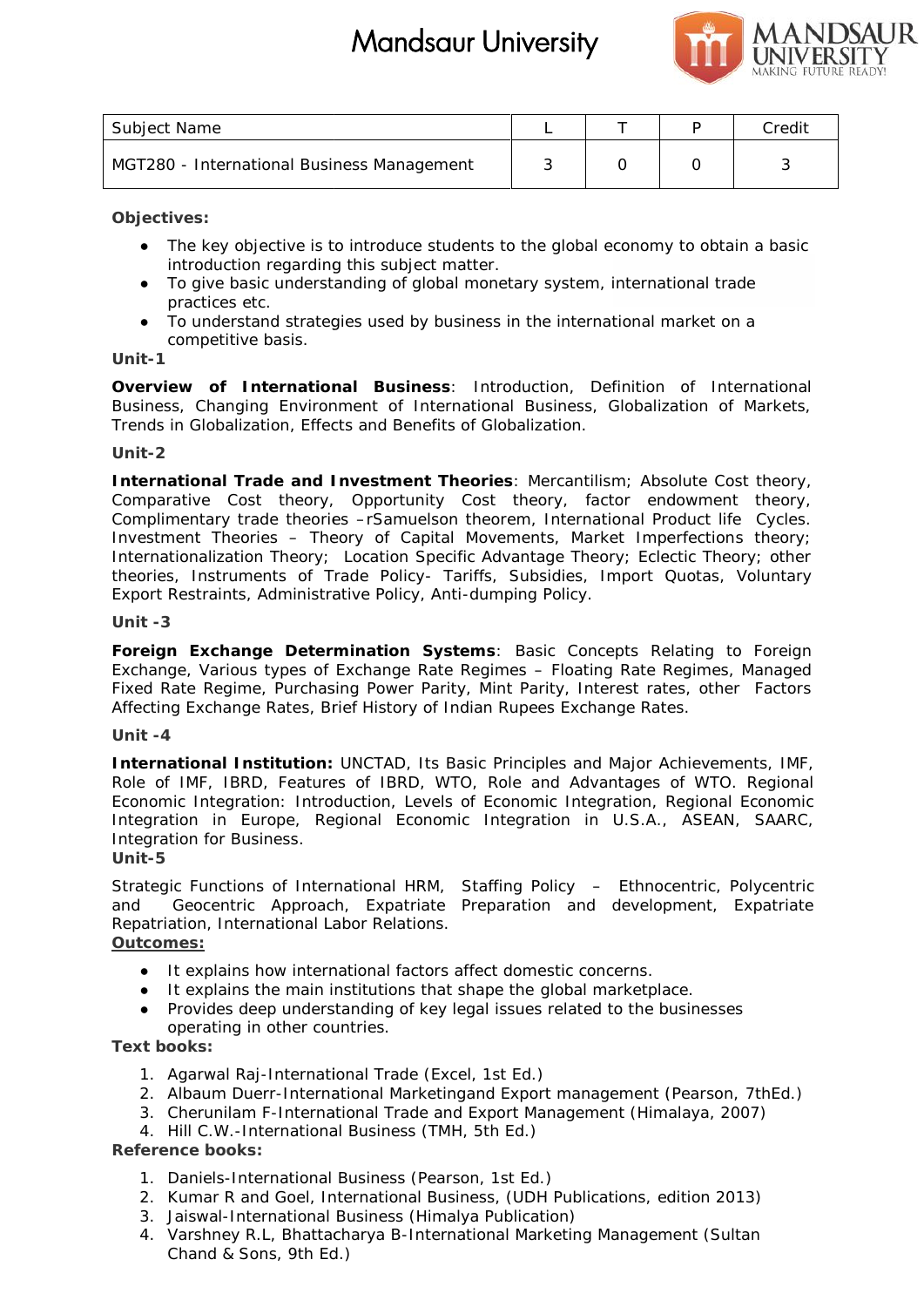

| Subject Name                                           |  | Credit |
|--------------------------------------------------------|--|--------|
| MGT290 - Organizational Change & Quality<br>Management |  |        |

## **Objectives:**

Define various terms relating to organizational development & change Identify organizational situations that would benefit from OD interventions Analyze/diagnose ongoing activities within an organization and design and plan the implementation of selected OD interventions.

## **Unit-1**

*Concept of Change***:** Concept of Organizational Effectiveness (O E) and organizational performance (OP). Types of change. Forces of change. Resistance to change. Overcoming resistance to change. of Change: Concept of Organizational Effe<br>ice (OP). Types of change. Forces of<br>ng resistance to change.<br>of Change: Lewin's model of change. Golpi

## **Unit-2**

*Process of Change***:** Lewin's model of change. Golpin's model of change management, action research model of change. Role of change agent.

## **Unit -3**

*Organizational Climate & Culture***:** Meaning & Nature of organizational climate. Dimensions of organizational climate. Organizational climate vs organizational culture. Power and politics in organization. Meaning of Organizational Development, An overview of OD Interventions. Organizational Climate & Culture: Meaning & Nature of organizational climate.<br>Dimensions of organizational climate. Organizational climate vs organizational culture.<br>Power and politics in organization. Meaning of Organizat Et Rame<br>
Et Rame<br>
Ethera.<br>
Entimate The Management of the particular Scheduler Hill. 1992<br>
Northern and the main of the particular state of the particular state of the Manusia Credit<br>
Leading Credit Credit Credit Credit Cr

## **Unit -4**

*Quality Management***:** Meaning & process of quality management. Kaizen and TQM. *Quality* Meaning process System of quality management awards.

## **Unit-5**

*New Initiatives in Quality Management***:** Benchmarking, JIT, TPM, SQC & BPR, ISO *Initiatives Quality* **:**JIT, 9000 certification. ISO 14000 certification.

## **Outcomes:**

Develop an understanding of organizational change and development concept. Develop an understanding of organizational change and development concept.<br>Reflect on different leadership styles and their importance in a change process. Identify the elements that are part of the quality measuring process in the industry. Identify the elements that are part of the quality measuring process in the<br>industry.<br>Understand the regulation and the phases of a quality system certification

process.

## **Text books: books:**

- 1. Change Management by Radha Sharma, Tata Megraw Hills Publication.
- 2. Luthans Fred, Organisational Behaviour.,New York, McGraw Hill.
- 3. Robbins S.P., Organisational Behaviour, New Delhi, PHI.

4. Mcshane & Vonglinow, Organisational Behaviour, Tata McGraw- Hill, New Delhi **Reference books:** erence books:<br>1. Staw, B.M. Psychological Dimensions of Organisational Behaviour, Englewood

- Cliffs, New Jersey, Prentice Hall Inc.
- 2. Lt. Gen. H. Lal, "Total Quality Management", Eastern Limited, 1990.
- 3. Greg Bounds, "Beyond Total Quality Management", McGraw Hill, 1994.
- 4. Menon, H.G, "TQM in New Product manufacturing", McGraw Hill 1992